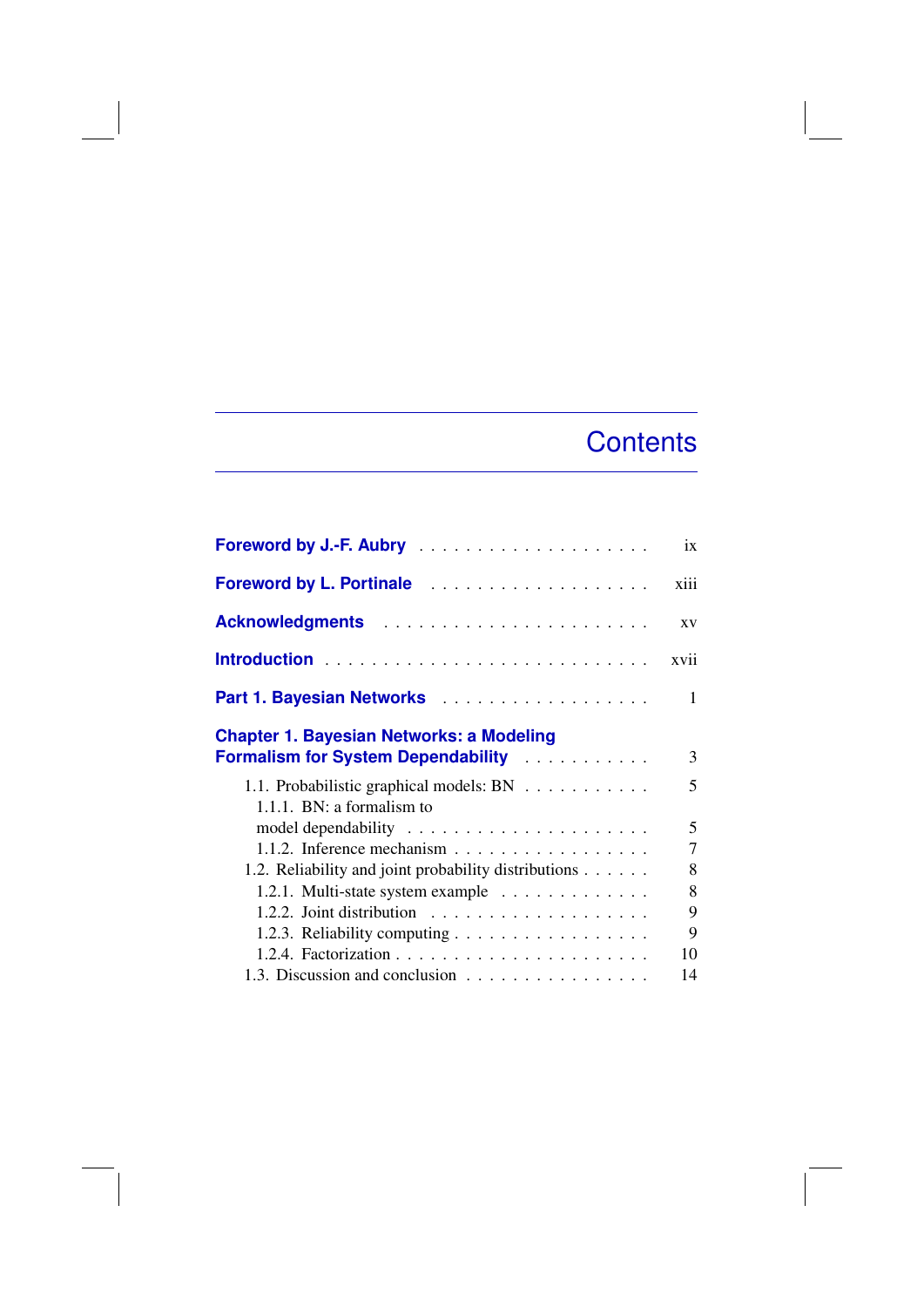| <b>Chapter 2. Bayesian Network:</b><br><b>Modeling Formalism of the Stucture</b>                                                                               |    |
|----------------------------------------------------------------------------------------------------------------------------------------------------------------|----|
| Function of Boolean Systems                                                                                                                                    | 17 |
|                                                                                                                                                                | 17 |
| 2.2. BN models in the Boolean case $\dots \dots \dots \dots$                                                                                                   | 19 |
| 2.2.1. BN model from cut-sets $\ldots \ldots \ldots \ldots$                                                                                                    | 20 |
|                                                                                                                                                                | 23 |
| 2.2.3. BN model from a top-down approach                                                                                                                       | 25 |
| 2.2.4. BN model of a bowtie $\ldots \ldots \ldots \ldots \ldots$                                                                                               | 26 |
| 2.3. Standard Boolean gates CPT                                                                                                                                | 29 |
|                                                                                                                                                                | 31 |
|                                                                                                                                                                | 38 |
|                                                                                                                                                                | 41 |
| <b>Chapter 3. Bayesian Network: Modeling</b><br><b>Formalism of the Structure Function</b>                                                                     | 43 |
|                                                                                                                                                                | 43 |
| 3.2. BN models in the multi-state case $\dots \dots \dots \dots$<br>3.2.1. BN model of multi-state systems                                                     | 43 |
| 3.2.2. BN model of multi-state systems                                                                                                                         | 44 |
| from cut-sets $\dots \dots \dots \dots \dots \dots \dots \dots \dots \dots$<br>3.2.3. BN model of multi-state systems from                                     | 49 |
| functional and dysfunctional analysis                                                                                                                          | 52 |
|                                                                                                                                                                | 58 |
|                                                                                                                                                                | 59 |
|                                                                                                                                                                | 62 |
| Part 2. Dynamic Bayesian Networks                                                                                                                              | 65 |
| <b>Chapter 4. Dynamic Bayesian Networks:</b><br><b>Integrating Environmental and Operating</b><br><b>Constraints in Reliability Computation Administration</b> | 67 |
|                                                                                                                                                                |    |
| 4.1. Introduction                                                                                                                                              | 67 |
| 4.2. Component modeled by a DBN                                                                                                                                | 69 |